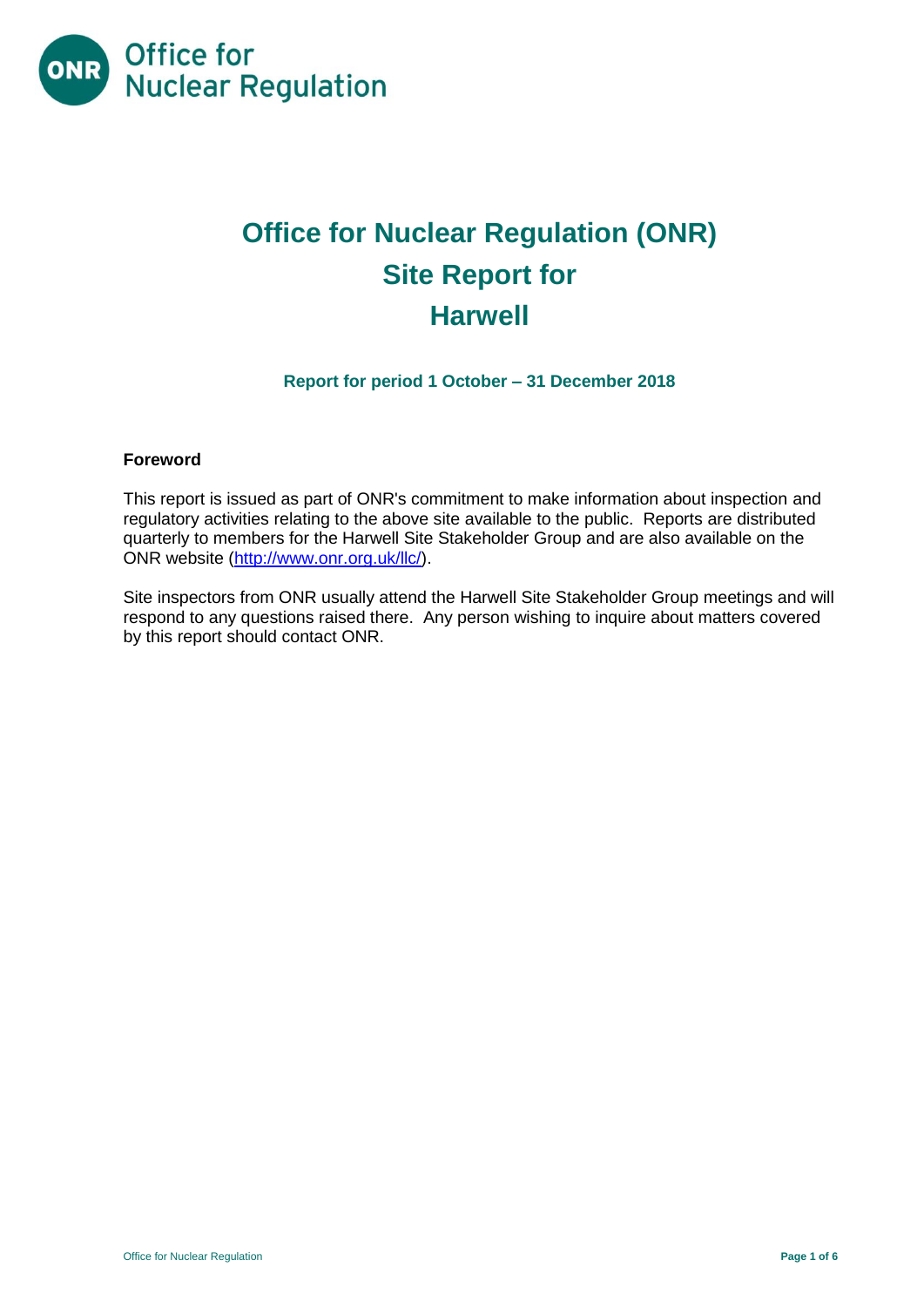# **TABLE OF CONTENTS**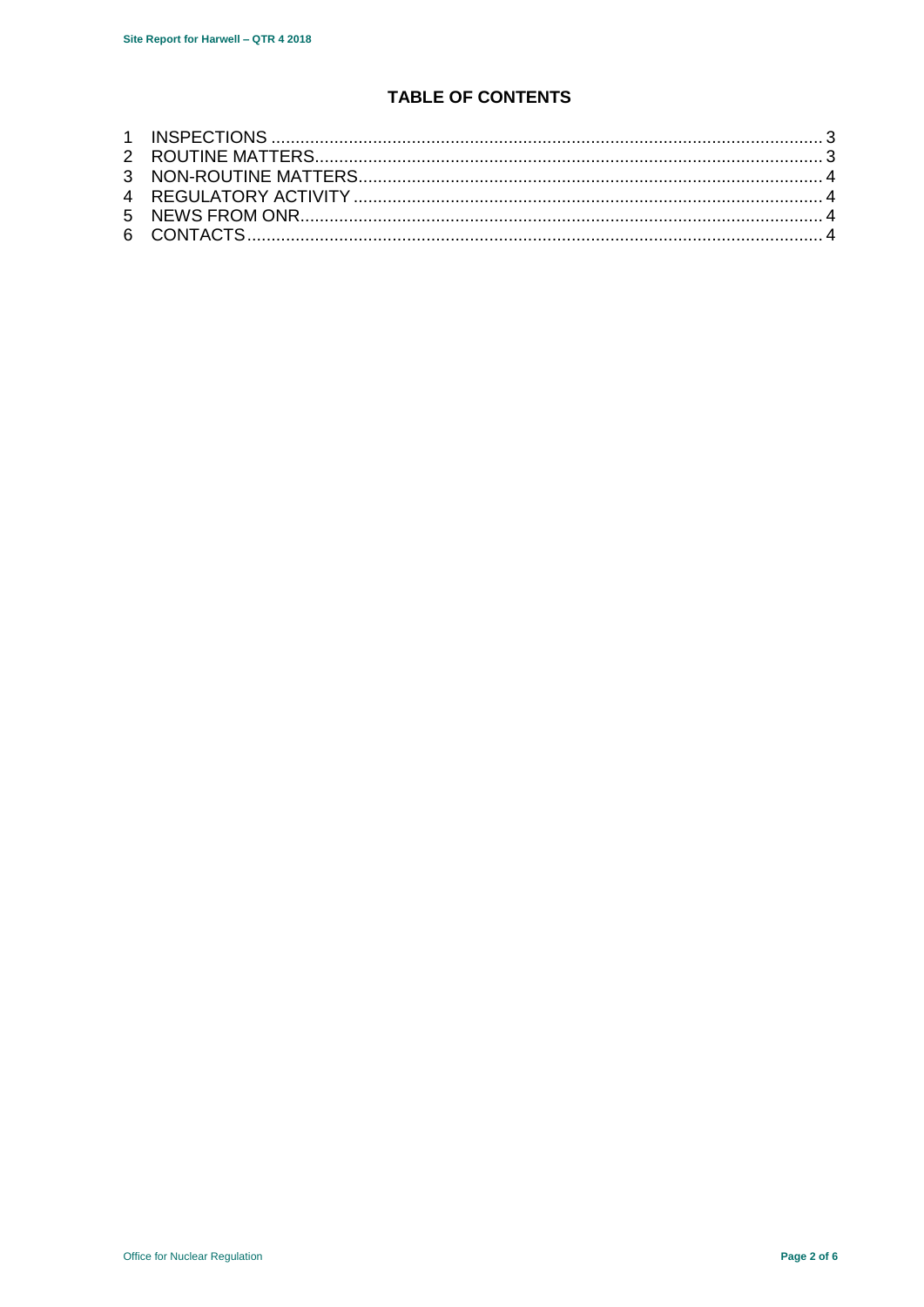# <span id="page-2-0"></span>**1 INSPECTIONS**

## **1.1 Dates of inspection**

During this quarter, inspections by the ONR site inspector were made on:

- 3, 16 and 17 October 2018
- 29 November 2018
- 12 and 13 December 2018

# <span id="page-2-1"></span>**2 ROUTINE MATTERS**

## **2.1 Inspections**

Inspections are undertaken as part of the process for monitoring compliance with:

- **the conditions attached by ONR to the nuclear site licence granted under the** Nuclear Installations Act 1965 (NIA65) (as amended);
- the Energy Act 2013 (TEA13);
- the Health and Safety at Work Act 1974 (HSWA74); and
- regulations made under HSWA74, for example the Ionising Radiations Regulations 2017 (IRR17) and the Management of Health and Safety at Work Regulations 1999 (MHSWR99).

The purpose of the inspections is to monitor licensee's actions on the site in relation to incidents, operations, maintenance, projects, modifications, safety case changes and any other matters that may affect safety. The licensee is required to make and implement adequate arrangements under the conditions attached to the licence to ensure legal compliance. During inspections, the inspector seeks to judge the adequacy of these arrangements and their implementation.

The routine inspections of Harwell focused on the following aspects:

- **LC 13 Nuclear Safety Committee**
- **LC 14 Safety Documentation**
- LC 17 Management Systems
- The Carriage of Dangerous Goods and Use of Transportable Pressure Equipment Regulations 2009
- The Control of Asbestos Regulations 2012

ONR generally judged the site arrangements in response to safety requirements to be adequate in the areas inspected. Where improvements were considered necessary, the licensee made satisfactory commitments to address the issues. The site inspector will monitor progress during future visits and where necessary, ONR will take formal regulatory enforcement action to ensure that appropriate remedial measures are implemented to reasonably practicable timescales.

## **2.2 Other work**

The ONR project inspector for the Liquid Effluent Treatment Plant delicensing project continues to meet with the project staff at Harwell, supported by ONR specialist inspectors.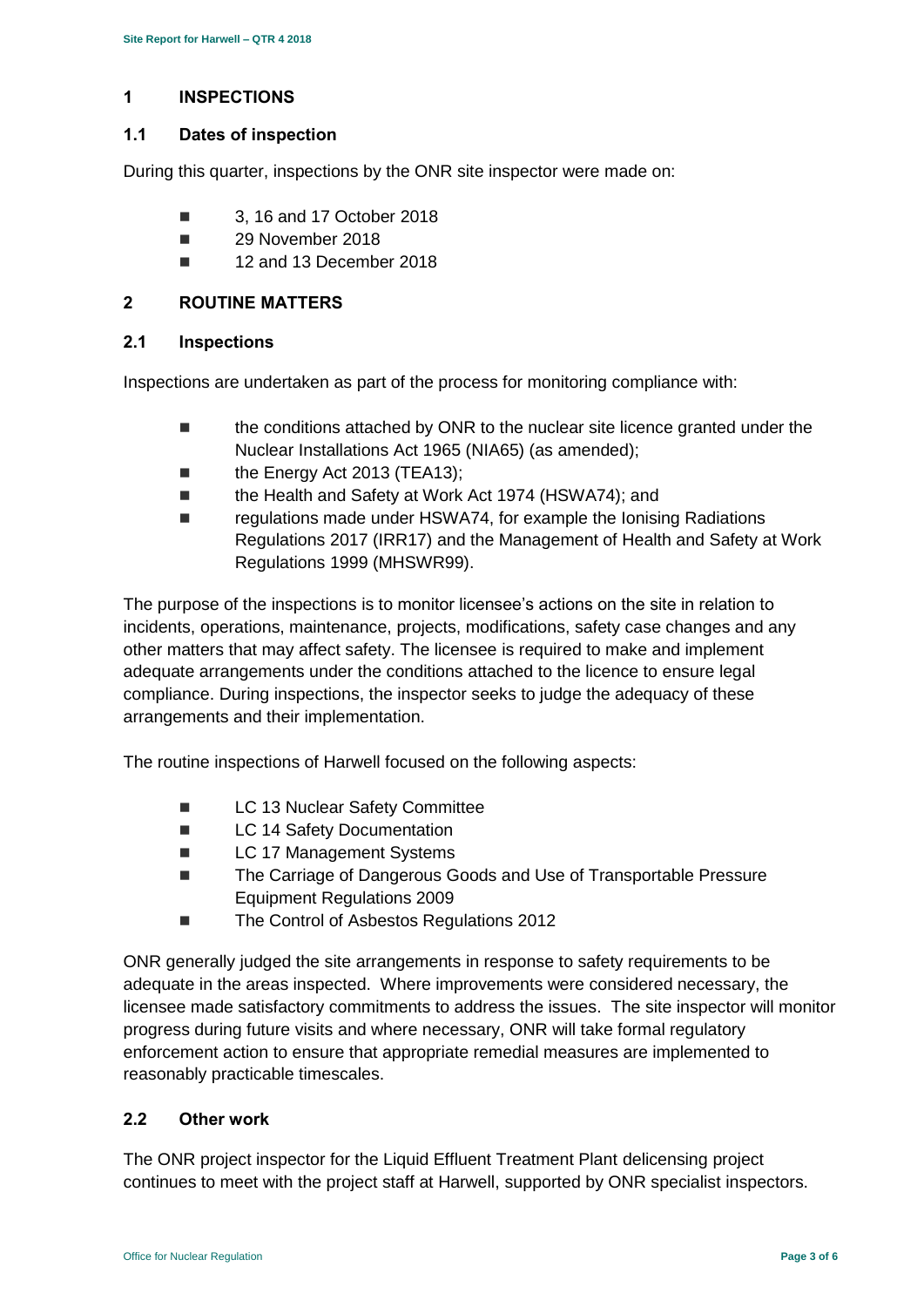The site inspector, supported by specialist inspectors, continues to engage with the Waste Encapsulation Plant project team to ensure that adequate regulatory oversight is maintained to permission the plant into active commissioning.

# <span id="page-3-0"></span>**3 NON-ROUTINE MATTERS**

Licensees are required to have arrangements in place to respond to non-routine matters and incidents on the site. ONR inspectors judge the adequacy of the licensee's response, including actions taken to implement any necessary improvements.

An enforcement letter regarding the consignment of Novapak Type B packages without a valid Certificate of Approval was issued to Magnox Limited on  $24<sup>th</sup>$  October 2018. This is the subject of an ONR regulatory issue and the site inspector will continue to monitor progress during future visits to ensure that appropriate remedial measures are implemented to reasonably practicable timescales. There is currently no safety impact as the packages were withdrawn from service pending future approval by the ONR Transport Competent Authority for use.

# <span id="page-3-1"></span>**4 REGULATORY ACTIVITY**

ONR may issue formal documents to ensure compliance with regulatory requirements. Under nuclear site licence conditions, ONR issues regulatory documents which either permit an activity or require some form of action to be taken; these are collectively termed 'Licence Instruments' (LIs), but can take other forms. In addition, inspectors may issue Enforcement Notices to secure improvements to safety. No LIs or Enforcement Notices were issued during the period. Reports detailing the above regulatory decisions can be found on the ONR website at [http://www.onr.org.uk/pars/.](http://www.onr.org.uk/pars/)

# <span id="page-3-2"></span>**5 NEWS FROM ONR**

<span id="page-3-3"></span>For the latest news and updates from ONR, please visit the ONR website and sign up for our e-bulletin [\(http://www.onr.org.uk/ebulletin/index.htm\)](http://www.onr.org.uk/ebulletin/index.htm). ONR News for this period is:

## **October**

- We welcomed the [publication](http://news.onr.org.uk/2018/10/iaea-review-torness-power-station/) of the key review of operational safety performance at Torness nuclear power station, published by the International Atomic Energy Agency and the UK government. The report highlights eight areas of good practice at Torness and offers proposals for further improvements, which we fully support.
- Following our decision to prosecute, EDF Energy Nuclear Generation Ltd and Doosan Babcock Ltd pleaded guilty to offences at Hinkley Point B under the Health & Safety at Work etc. Act 1974, section 3(1) and the Work at Height Regulations 2005, Regulation 4(1) respectively. The incident was a conventional health and safety matter, with no radiological risk to workers or the public.  $A$  sentencing date has been set for 1 February 2019 at Taunton Crown Court.

#### **November**

• Following a rigorous procurement process, we appointed six nuclear supply chain organisations to our new [Technical Support Framework \(TSF\).](http://news.onr.org.uk/2018/11/new-technical-support-framework-announced/) The new TSF, which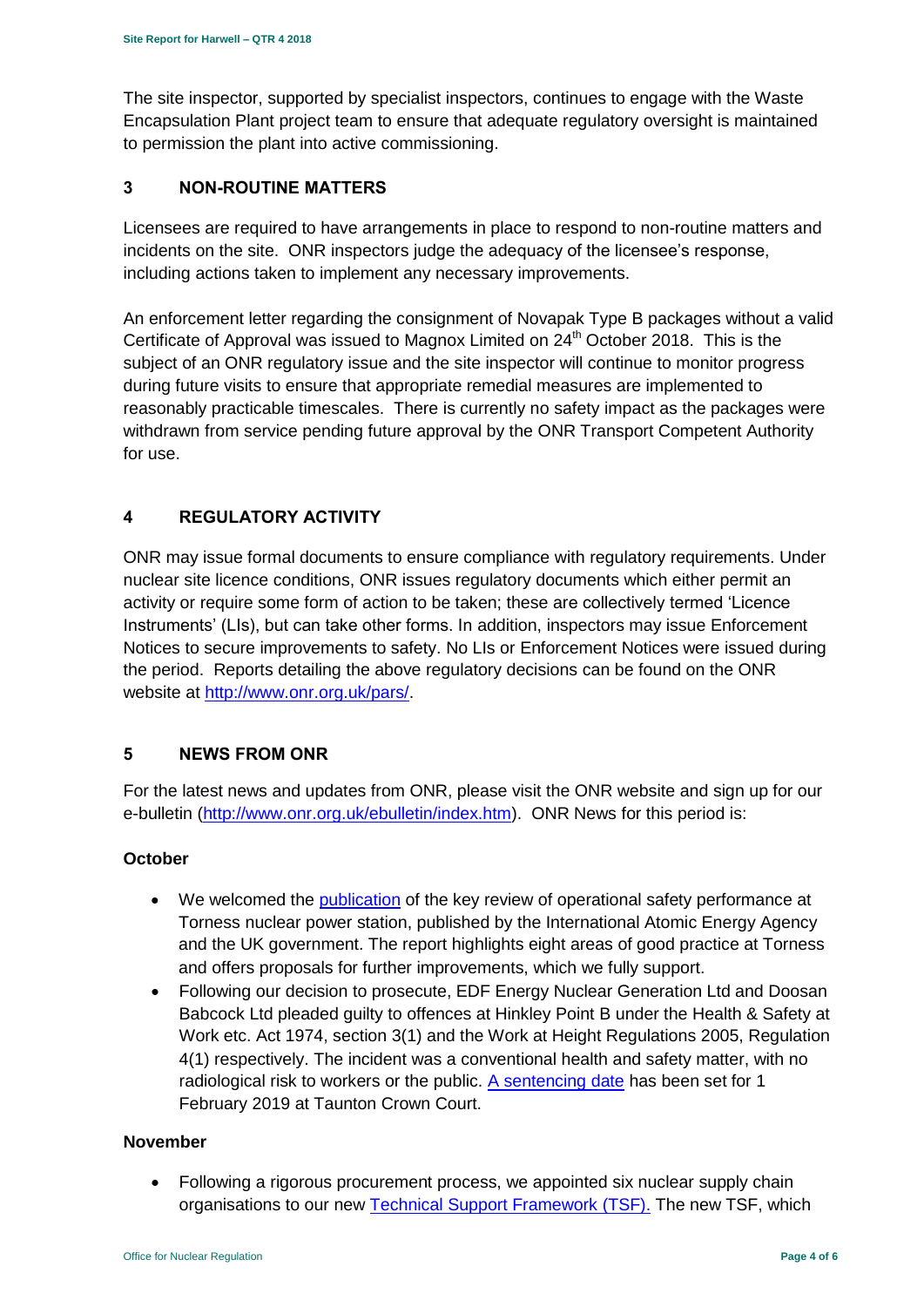came in to effect on 1 November 2018, has been established to provide a renewed and modernised framework for procuring technical support. We use this technical support to obtain, for example, expert technical assessments, access to specialist software or modelling, or access to niche skill sets that we do not retain in-house.

- The revised Nuclear Safety Directive introduced a European system of Topical Peer Review in 2017 and every six years thereafter. We played a leading role in the preparations for the first European 'Topical Peer Review' on Ageing Management of Nuclear Power Plants and welcome the publication of the [first peer review report](http://news.onr.org.uk/2018/11/onr-welcomes-first-topical-peer-review/) by the European Nuclear Safety Regulator Group. We are pleased that a number of our experts made a valuable contribution to the exercise alongside 16 European countries as well as Norway, Switzerland and Ukraine. The UK report was authored jointly between ourselves, EDF Nuclear Generation Ltd and EDF-NNB GenCo.
- [The Atomic Weapons Establishment \(AWE\) was fined £1 million](http://news.onr.org.uk/2018/11/awe-prosecution-reaction/) after admitting offences under Section 2 (1) of the Health and Safety at Work etc. Act (1974). The incident, which occurred on 27 June 2017, was a conventional health and safety matter and there was no radiological risk to workers or the public. The prosecution was the result of our investigation into the incident.
- In conjunction with the Environment Agency, we announced the completion of our [initial high level scrutiny](http://news.onr.org.uk/2018/11/uk-hpr1000-completes-gda-step-2/) of the UK HPR1000 reactor design.
- We provided NNB GenCo (HPC) Ltd (NNB GenCo) with [consent](http://news.onr.org.uk/2018/11/consent-for-hinkley-point-c-nuclear-island-concrete-pour/) to commence the unit 1 Nuclear Island concrete pour at Hinkley Point C (HPC). We also hosted our third webinar to explain our permissioning role for the Nuclear Island concrete pour at HPC and to provide information on our work to ensure that the new nuclear power station is built to the standards expected in the UK. Amongst others, a number of Site Stakeholder Group members joined the webinar and we received excellent feedback. We are planning further webinars on various topics in 2019. If you would like to find out more, please contact the ONR Communications team at [contact@onr.gov.uk](mailto:contact@onr.gov.uk)
- After 16 years of decommissioning work, Bradwell became the first of the Magnox nuclear power stations to receive our permission to enter into a period of "care and maintenance".
- The Nuclear Safeguards Regulations which will enable ONR to set up the domestic safeguards regime following Euratom withdrawal, were laid in Parliament. The Government published the details, [alongside its response and the feedback to](https://www.gov.uk/government/consultations/nuclear-safeguards-regulations)  [consultation on the draft regulations on its website.](https://www.gov.uk/government/consultations/nuclear-safeguards-regulations)

## **December**

- [Court proceedings continued](http://news.onr.org.uk/2018/12/prosecution-of-sellafield-ltd/) in our [prosecution of Sellafield Ltd](http://news.onr.org.uk/2018/07/update-prosecution-of-sellafield-ltd/) for offences under Section 2 (1) of the Health and Safety at Work etc Act (1974).
- Reactor 3 at Hunterston B remains offline after being shut down following a routine inspection into cracks in its graphite core, in March 2018. [Cracking of the graphite](http://www.onr.org.uk/civil-nuclear-reactors/graphite-core-of-agrs.htm)  [bricks in Advanced Gas-cooled Reactors](http://www.onr.org.uk/civil-nuclear-reactors/graphite-core-of-agrs.htm) such as Hunterston B is expected as the reactors age. However, the number of cracks found during the inspection of Reactor 3 has led to the licensee, EDF Nuclear Generation Limited, carrying out further inspections of the core. Reactor 4 at Hunterston B was taken offline in October for an inspection of its graphite core. EDF Energy has submitted a safety case for Reactor 4 and is preparing one for Reactor 3. We will assess both safety cases to determine whether the reactors are safe to return to service. Neither reactor may restart without our consent, which we will give only if it is safe to do so.